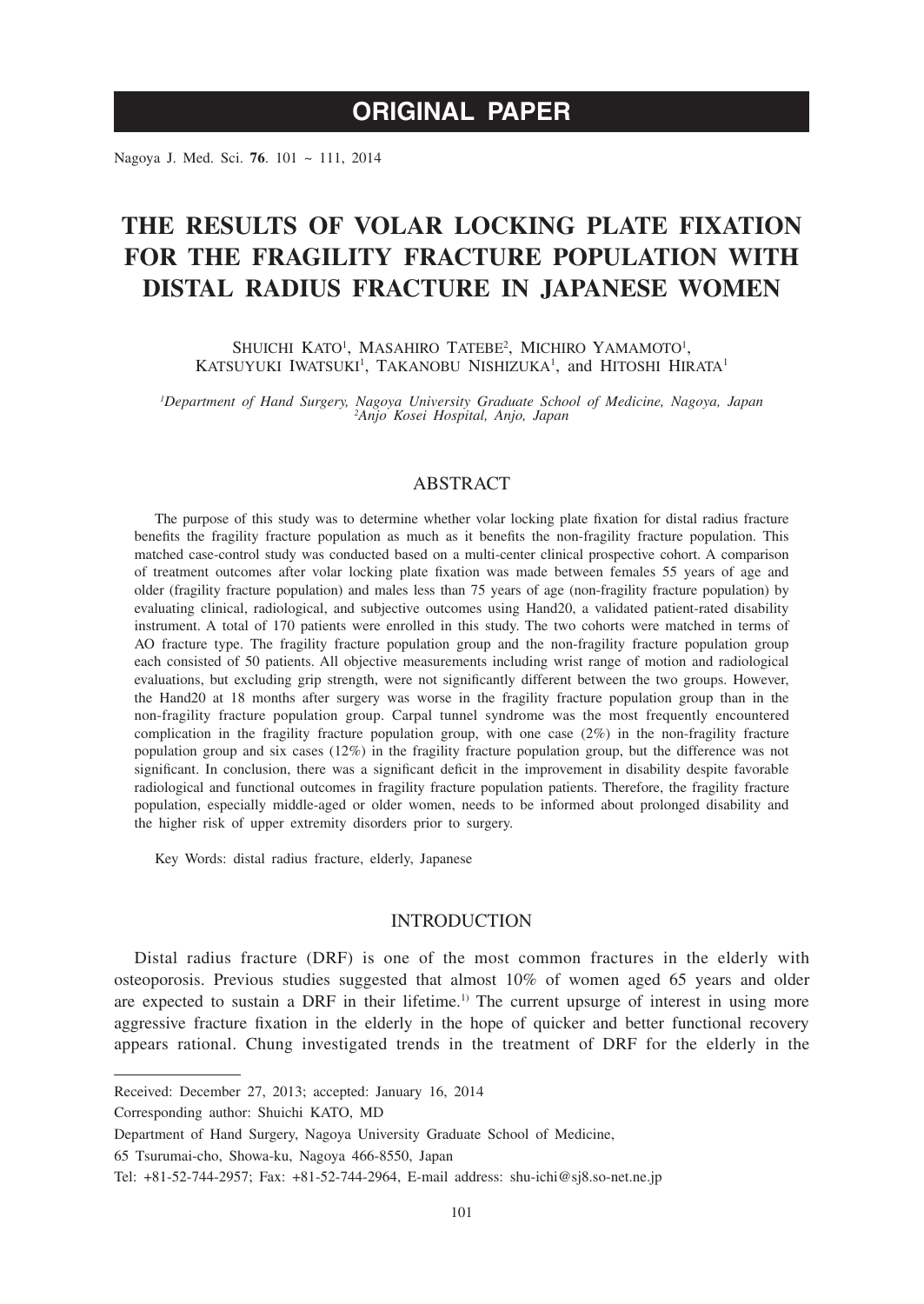United States between 1996 and 2005.<sup>2, 3)</sup> Although closed reduction/cast fixation was still the predominant method of treatment even as late as 2005, there has actually been a significant increase in the use of the volar locking plate, associated with a concurrent decrease in the rate of conservative treatment.

Despite a plethora of clinical and biomechanical evidence proving that the volar locking plate system can provide stable internal fixation to allow anatomical healing even in elderly osteoporotic patients, $4, 5$  the optimal treatment for DRF in this age group remains controversial. Some authors insist that radiological parameters of adequate reduction might not translate into good functional or clinical outcomes in elderly patients who have low functional demands.<sup>6-11)</sup>

Although DRF can occur at any age, there exists a remarkable sex difference in age distribution in adulthood. After the age of 45 years, the incidence rate in women increases rapidly, whereas in men, the incidence remains fairly constant up to  $75$  years.<sup>12)</sup> Low bone mineral density (BMD) is one fracture risk, and BMD is known to decrease markedly in middle age or later in women. In fact, the Dutch osteoporosis guideline strongly recommends implementation of Vitamin D supplementation regardless of the BMD value for women over 50 years of age with risks of osteoporosis, such as a history of fracture, and use of osteoporosis drugs including bisphosphonates for women over 50 years with low BMD.<sup>13)</sup> In addition, the decrease in BMD is compatible with the age group in which DRF increases in women.14–16) Consistent with these reports, in the present cohort, the number of surgical treatments for DRFs in women increased rapidly after 55 years of age, while it was consistently low in men. Since the trend was symmetric with a graph of the BMD, it was decided to define the fragility fracture population as women aged 55 years and older.

The purpose of this study was to evaluate whether anatomical repair of the DRF with the volar locking plate benefits Japanese fragility fracture population patients (women aged 55 years and older) in terms of complications, as well as function and disability.i

# PATIENTS AND METHODS

A multi-center, prospective, clinical follow-up study was conducted to clarify the clinical outcome after internal fixation for DRF using a validated, patient-rated outcome instrument. The study was approved by the institutional review boards of all participating centers. During the 18-month prospective study period (April 2006 to March 2007), 241 patients with a DRF were treated with a volar locking plate, and all patients gave their informed consent prior to their inclusion in the study. Enrolled patients were included in the present series if they were at least 20 years old. They were then assigned to one of following two cohorts: male patients <75 years old (cohort A) and female patients ≥55 years old (cohort B). The exclusion criteria were as follows:  $1$ ) <20 years old (8 cases); 2) open fractures (0 cases); 3) bilateral fractures (3 cases); 4) concomitant upper extremity injuries other than ulnar styloid fractures (3 cases); 5) systemic, multiple organ, or head injuries (4 cases); 6) dropout within 3 months (30 cases); and 7) missing data (3 cases). Overall, the original group consisted of 199 patients, of whom 170 were adult males aged 75 years and younger or adult females aged 55 years and older. There was a significant difference in fracture type between the two groups. The two cohorts were matched in terms of AO fracture type for the matched case-control study (Table 1). No significant differences in demographic variables, except patients' age and the bone graft rate, were found between the two groups; the bone graft rate was significantly higher in group B than in group A.

<sup>i</sup> Abbreviations: distal radius fracture (DRF), bone mineral density (BMD)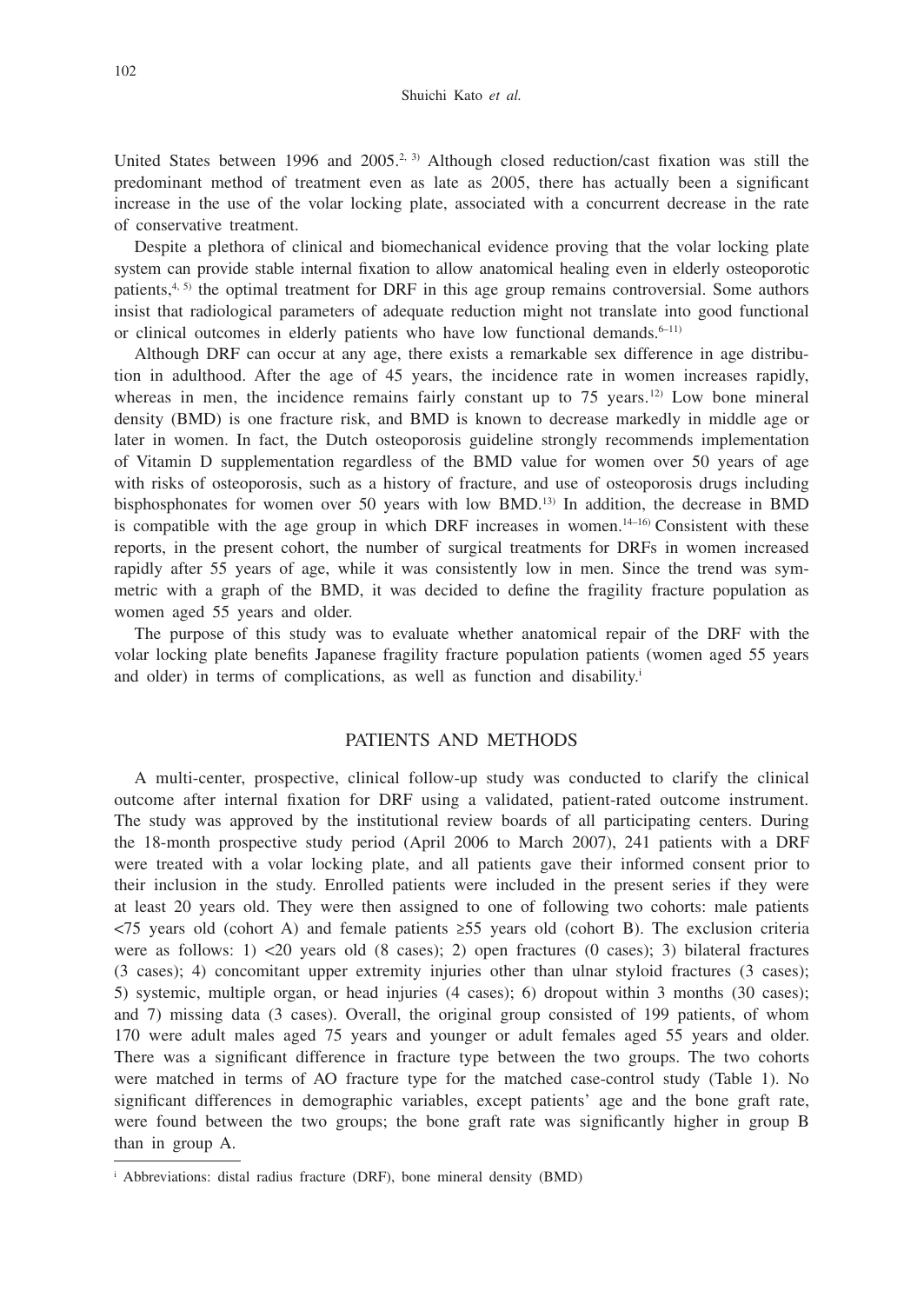Three different volar locking plates, the Matrix Smart Lock system (Stryker Osteosynthesis, Freiburg, Germany), the Acu-Lock (Acumed, Hillsboro, OR, USA), and the Locking DRP system (SYNTHES, Paoli, PA, USA) were used in this study at the surgeons' discretion. Plate removal after bone union was also performed at the discretion of the surgeon.

| Parameter                            | Group A<br>$(20-74$ yrs male) | Group B<br>$(\geq 55$ yrs female) | P Value           |
|--------------------------------------|-------------------------------|-----------------------------------|-------------------|
| Number of patients                   | 50                            | 50                                |                   |
| Male: emale                          | 50:0                          | 0:50                              | .000 <sup>†</sup> |
| Age, years                           | 44.6 (range 20–73)            | 68.8 (range 55–84)                | $.000*$           |
| Number of weeks at final examination | $26 (+10)$                    | $24 (+ 9)$                        | $.181\pm$         |
| Injured side (right : left)          | 21:29                         | 22:28                             | .840 <sup>†</sup> |
| AO classification                    |                               |                                   | $1.000\dagger$    |
| A2                                   | $\overline{4}$                | $\overline{4}$                    |                   |
| A <sub>3</sub>                       | $\overline{4}$                | $\overline{4}$                    |                   |
| C1                                   | 7                             | $\tau$                            |                   |
| C <sub>2</sub>                       | 19                            | 19                                |                   |
| C <sub>3</sub>                       | 16                            | 16                                |                   |
| Ulnar fracture                       | 27                            | 25                                | .849 <sup>†</sup> |
| Plate type                           |                               |                                   | .910†             |
| Acu-Loc                              | 7 $(14%)$                     | 7 $(14%)$                         |                   |
| Matrix                               | 18 (36%)                      | 20 (40%)                          |                   |
| LCP DRP                              | 25 (50%)                      | 23 (46%)                          |                   |
| Cast type                            |                               |                                   | .929†             |
| Long arm                             | 21                            | 21                                |                   |
| Short arm                            | 28                            | 20                                |                   |
| Unknown                              | $\mathbf{1}$                  | $\overline{2}$                    |                   |
| Casting period, weeks $(\pm SD)$     | $2.6(+1.0)$                   | $2.7 (+1.2)$                      | $.672\ddagger$    |
| Position of the plate, mm $(\pm SD)$ | 3.3 $(\pm 2.1)$               | $2.6(+1.5)$                       | $.066\ddagger$    |
| Bone graft                           | 6(12%)                        | 17 $(34%)$                        | $.009+$           |
| Plate removal                        | 43%                           | 31%                               | .349†             |
| Patients with complication, n        | 9(18%)                        | 15 (30%)                          | .160 <sup>†</sup> |

**Table 1** Description of cohorts (matched groups)

† Based on chi-square test from comparing demographics between Group A and B.

\* Based on Student's *t*-test from comparing outcomes at final examination between Group A and B.

‡ Based on Mann-Whitney U test from comparing demographics between Group A and B.

### *Outcome Evaluations*

All fractures were classified with preoperative X-rays according to the AO classification system. Enrolled patients were followed up clinically and radiographically. At each scheduled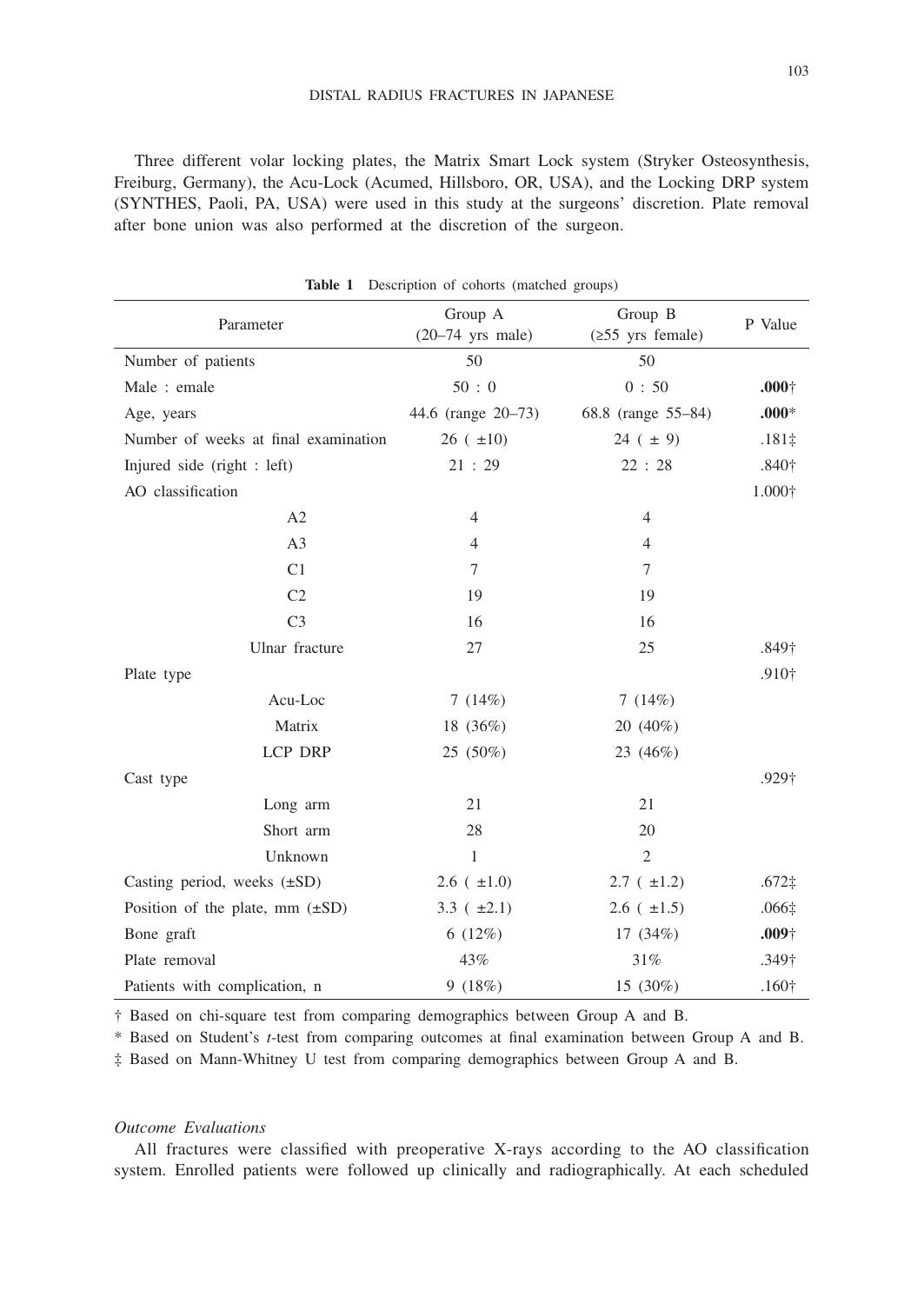#### Shuichi Kato *et al.*

follow-up visit, the patient was evaluated by a hand surgeon for the presence of postoperative complications. Independently, certified hand therapists performed commonly used hand function tests, including grip strength and range of motion. Grip strength was assessed by comparing with that of the uninjured hand. Standard plain radiographs (posteroanterior and lateral) were used to measure volar tilt (VT), radial inclination (RI), ulnar variance (UV), articular congruity, and plate position. The Hand20 questionnaire was mailed at 6, 12, and 18 months after surgery as a patient-rated outcome assessment. The Hand20, a validated outcome measure, consists of 20 self-reported questions designed to measure upper extremity disability and symptoms. The Hand20 score ranges from 0 to 100, with higher scores indicating greater levels of disability.<sup>17–20)</sup> Intensity of pain was indicated on a 0 to 10-point numeric rating scale (NRS) in this questionnaire.<sup>ii</sup>

## *Statistical Analysis*

Differences in clinical characteristics were assessed using the Chi-square test for categorical variables. Objective functional outcomes, the Hand20, and radiological parameters were analyzed using Student's *t*-test or the Mann-Whitney U test, as appropriate. Student's *t*-test was used if the samples were assumed to have a normal distribution, and the Mann-Whitney U test was used otherwise. Changes in continuous outcomes between follow-up investigations were evaluated with ANOVA if the data distribution was normal or with the Friedman test if the data were not normally distributed, followed by a series of Wilcoxon signed-rank tests for discrete variables. Missing values (total score) were circumvented using a classical method known as the last-observation-carried-forward method. In order to determine the most important confounding factors from among age, duration of cast immobilization, plate selection, implant removal, bone grafting, intra-articular fracture, ulnar fracture, articular step-off (>1 mm), volar tilt angle, radial inclination angle, ulnar variance, ROM, grip strength, surgical approach (additional dorsal approach), plate position, injury compensation status, and complications associated with the response variables of disability score and pain while accounting for any confounding (inter-relationship) among explanatory variables, bivariate analysis looking at differences between two variables was conducted first. Data were compared by the Chi-square test, Fisher's exact test, Student's *t*-test, the Mann-Whitney U test, Pearson correlation, or Spearman correlation as appropriate. Any explanatory variables with a significant association  $(p<0.05)$  or a tendency toward association (p<0.10) in the bivariate analysis were then included in a multiple linear regression analysis to determine the explanatory variables that accounted best for the variation in response variables, independent of any confounding among the variables. All variables are reported as the mean values  $\pm$  SD. All tests of significance were two-tailed. The level of significance was set at P < 0.05. All data analyses were performed using SPSS ver.21 (SPSS Inc, Chicago, IL).

# RESULTS

#### *Objective Measures*

The mean grip strength at the final examination was  $82.5\% \pm 30.0\%$  in group A and 65.5% ± 20.0% in group B, which was significantly different (Table 2). The mean flexion-extension and pronation-supination arc ranges of motion at the final examination were 79.1%  $\pm$  16.6% and 90.6%  $\pm$  12.1%, respectively, in group A, and 74.5%  $\pm$  16.1% and 92.3%  $\pm$  8.5%, respectively, in group B; they were not significantly different.

Similarly, radiographic assessment, i.e., VT, RI, and UV, showed no significant differences between the two groups.

ii Abbreviations: volar tilt (VT), radial inclination (RI), ulnar variance (UV), numeric rating scale (NRS)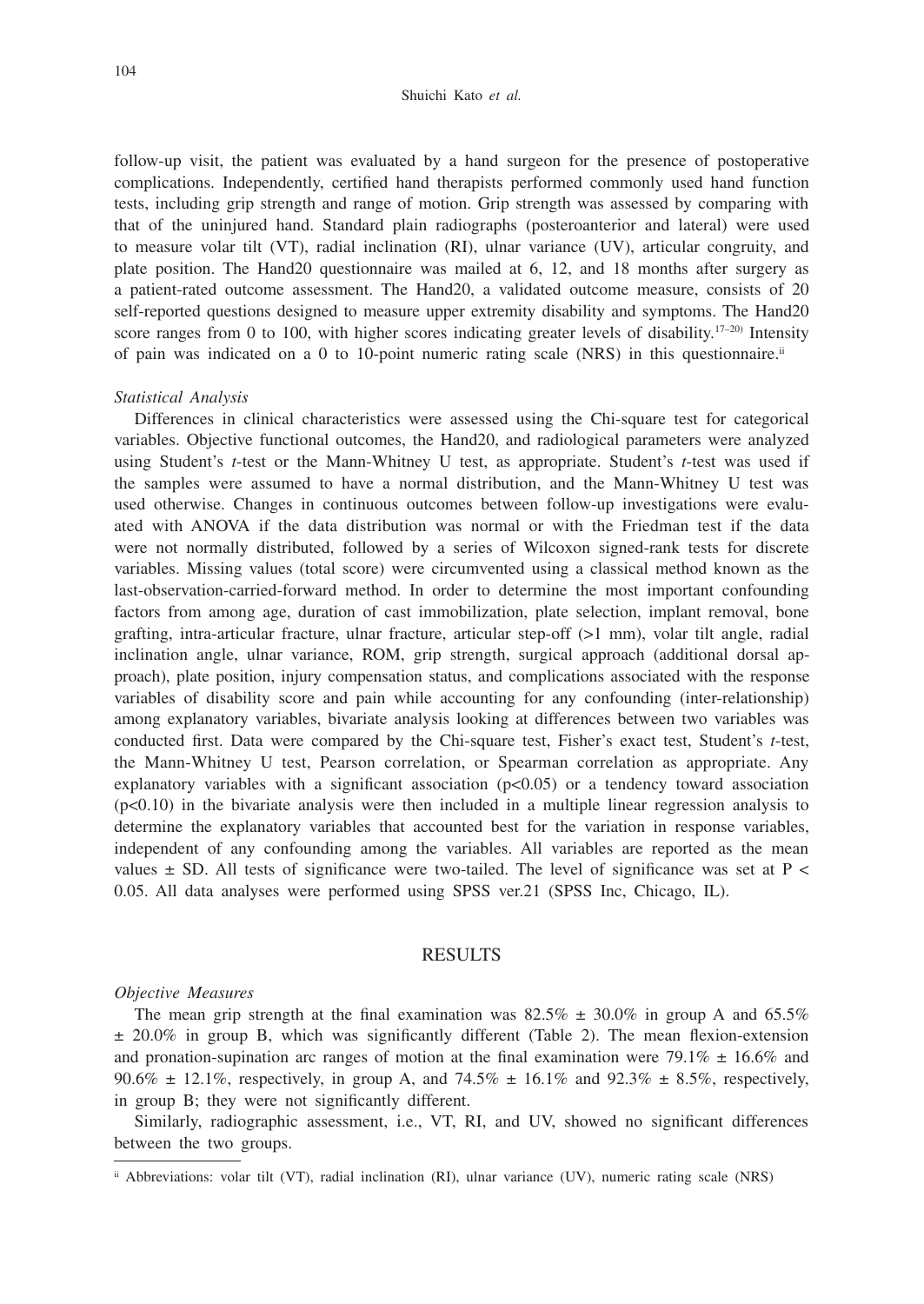|                            | Table 2        | Postoperative objective outcomes |                      |                   |
|----------------------------|----------------|----------------------------------|----------------------|-------------------|
| Measurement                |                | Group A                          | Group $\overline{B}$ | P Value           |
| Grip strength §            |                | $82.5 \pm 30.0$                  | $65.5 \pm 20.0$      | $.002\pm$         |
|                            |                |                                  |                      |                   |
| Flexion and extension §    |                | $79.1 \pm 16.6$                  | $74.5 \pm 16.1$      | $.182*$           |
|                            |                |                                  |                      |                   |
| Pronation and supination § |                | $90.6 \pm 12.1$                  | $92.3 \pm 8.5$       | $.064 \ddagger$   |
|                            |                |                                  |                      |                   |
| VT (degrees)               | postoperative  | $4.4 \pm 5.1$                    | $5.8 \pm 6.0$        | $.193*$           |
|                            | final          | $4.3 \pm 5.7$                    | $4.1 \pm 6.9$        | .729‡             |
|                            | $\angle V$ T   | $-0.1 \pm 3.1$                   | $-1.8 \pm 4.0$       | .009 <sub>‡</sub> |
|                            |                |                                  |                      |                   |
| RI (degrees)               | postoperative  | $21.5 \pm 5.4$                   | $21.5 \pm 5.3$       | $.970*$           |
|                            | final          | $22.5 \pm 5.5$                   | $21.8 \pm 5.7$       | .594‡             |
|                            | $\angle$ RI    | $1.0 \pm 2.8$                    | $0.3 \pm 2.8$        | $.135\ddagger$    |
|                            |                |                                  |                      |                   |
| $UV$ (mm)                  | postoperative  | $-0.1 \pm 1.9$                   | $0.1 \pm 1.9$        | .407‡             |
|                            | final          | $0.7 \pm 2.0$                    | $1.0 \pm 2.4$        | .456‡             |
|                            | $\triangle$ UV | $0.8 \pm 1.2$                    | $0.9 \pm 1.9$        | .557 <sub>‡</sub> |
|                            |                |                                  |                      |                   |

**Table 2** Postoperative objective outcomes

§ Data given as the mean percentage of the value for the uninjured side  $\pm$  standard deviation.

‡ Based on Mann-Whitney U test from comparing outcomes between Group A and B.

\* Based on Student's *t*-test from comparing outcomes between Group A and B.

 $\triangle$  expresses the difference between final and postoperative values.

## *Patient-Rated Measures*

The Hand20 scores were consistently lower in group A than in group B at all follow-up time points, and they were significantly different at 18 months  $(P = 0.014)$  (Fig. 1). Furthermore, it should be noted that a significant difference was found in the improvement pattern of patient-rated disability between the two groups. The Freidman test showed a significant improvement between 6 and 18 months in group A ( $P = 0.000$ ), while no appreciable improvement was detected in group B ( $P = 0.066$ ). Post hoc analysis in group A showed a significant reduction in the Hand20 score between 6 and 12 months  $(P = 0.007)$ .

Meanwhile, no significant differences were found by direct comparison between the two groups at any of the follow-up time points in the NRS for pain  $(P=0.173)$  (Fig. 1). Similarly, there was no significant difference in the improvement pattern (P=0.149).

On multiple linear regression analysis, age and plate removal were identified as variables affecting the final Hand20 score and the NRS score for pain in group B, while no variables were found to affect the disability score and pain in group A (Table 3). These results show that increasing age was associated with the Hand20 and pain scores, with contributions of approximately 46% and 22%, respectively.<sup>iii</sup>

iii Abbreviations: carpal tunnel syndrome (CTS)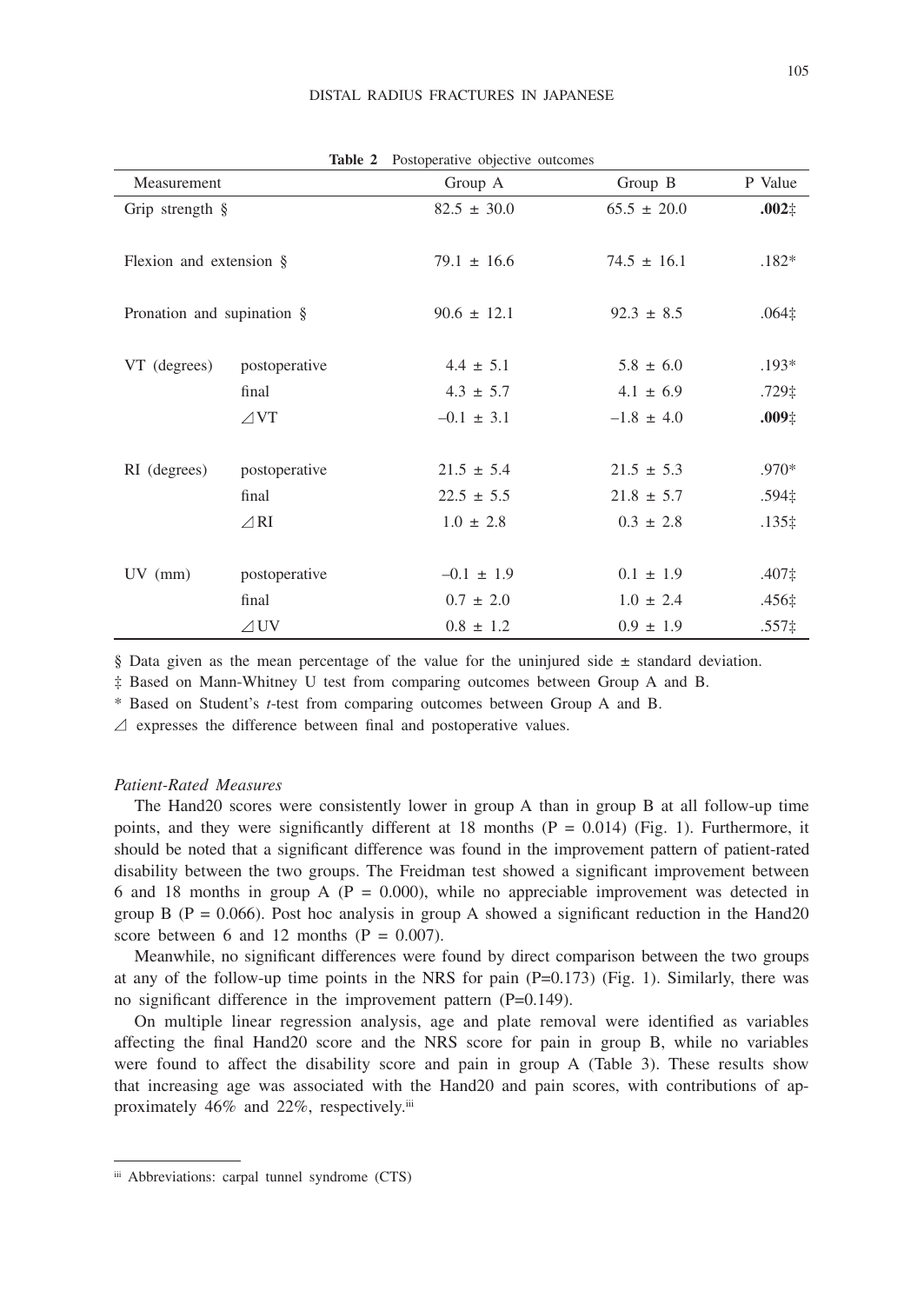

**Fig. 1**

‡ Significant difference between Group A and B based on the Mann-Whitney U test (P<0.05).

Significant differences between follow-up investigations based on the Wilcoxon signed-rank test (P<0.017) following the Friedman test  $(P<0.05)$ .

| Bivariate analysis       |              |            | Stepwise multivariable linear regression |            |            |              |            |       |              |            |                |                 |
|--------------------------|--------------|------------|------------------------------------------|------------|------------|--------------|------------|-------|--------------|------------|----------------|-----------------|
|                          | $\mathbf{r}$ | P<br>Value | Model                                    | B          | <b>SEB</b> | $\mathbf{f}$ | P<br>Value | β     | $\mathbf{r}$ | <b>SEE</b> | $\mathbb{R}^2$ | $\triangle R^2$ |
| Hand20                   |              |            | Hand20                                   | $-83.504$  | 37.060     | $-2.253$     | 0.031      |       | 0.456        | 21.876     | 0.456          |                 |
| Age                      | 0.448        | 0.001      | Age                                      | 1.546      | 0.542      | 2.850        | 0.008      | 0.456 | 0.456        |            |                |                 |
| Casting period           | 0.275        | 0.059      |                                          |            |            |              |            |       |              |            |                |                 |
| Plate removal            |              | 0.085      | Hand20                                   | $-117.431$ | 33.182     | $-3.539$     | 0.001      |       | 0.662        | 18.734     | 0.662          | 0.206           |
| Bone graft               |              | 0.08       | Age                                      | 1.923      | 0.477      | 4.033        | 0.000      | 0.567 | 0.456        |            |                |                 |
| Intra-articular fracture |              | 0.067      | Plate removal                            | 24.876     | 7.102      | 3.503        | 0.001      | 0.492 | 0.364        |            |                |                 |
| Pain NRS                 |              |            | Pain NRS                                 | $-9.584$   | 4.304      | $-2.227$     | 0.033      |       | 0.468        | 2.679      | 0.219          |                 |
| Age                      | 0.383        | 0.008      | Age                                      | 0.184      | 0.062      | 2.948        | 0.006      | 0.468 | 0.468        |            |                |                 |
| Casting period           | 0.262        | 0.078      |                                          |            |            |              |            |       |              |            |                |                 |
| Plate selection          |              | 0.086      | Pain NRS                                 | $-14.586$  | 3.794      | $-3.845$     | 0.001      |       | 0.693        | 2.222      | 0.480          | 0.261           |
| Plate removal            |              | 0.038      | Age                                      | 0.241      | 0.054      | 4.479        | 0.000      | 0.613 | 0.468        |            |                |                 |
| Bone graft               |              | 0.065      | Plate removal                            | 3.312      | 0.853      | 3.885        | 0.001      | 0.531 | 0.365        |            |                |                 |
| Intra-articular fracture |              | 0.041      |                                          |            |            |              |            |       |              |            |                |                 |

**Table 3** Multiple regression analysis assessing the effect of confounding factors on disability score or pain score at 18 months in Group B

All variables with significant ( $p<0.05$ ) or tendency toward association ( $p<0.10$ ) in the bivariate analysis were entered in the stepwise multivariable linear regression analysis.

## *Complications*

A total of 9 complications was diagnosed in group A (18%), with 18 in group B (30%), which was not significantly different  $(P = 0.160)$  (Table 4). Carpal tunnel syndrome (CTS) was the most frequently encountered complication in group B (one case in group A and six cases in group B), but the difference was not significant  $(P=0.056)$ .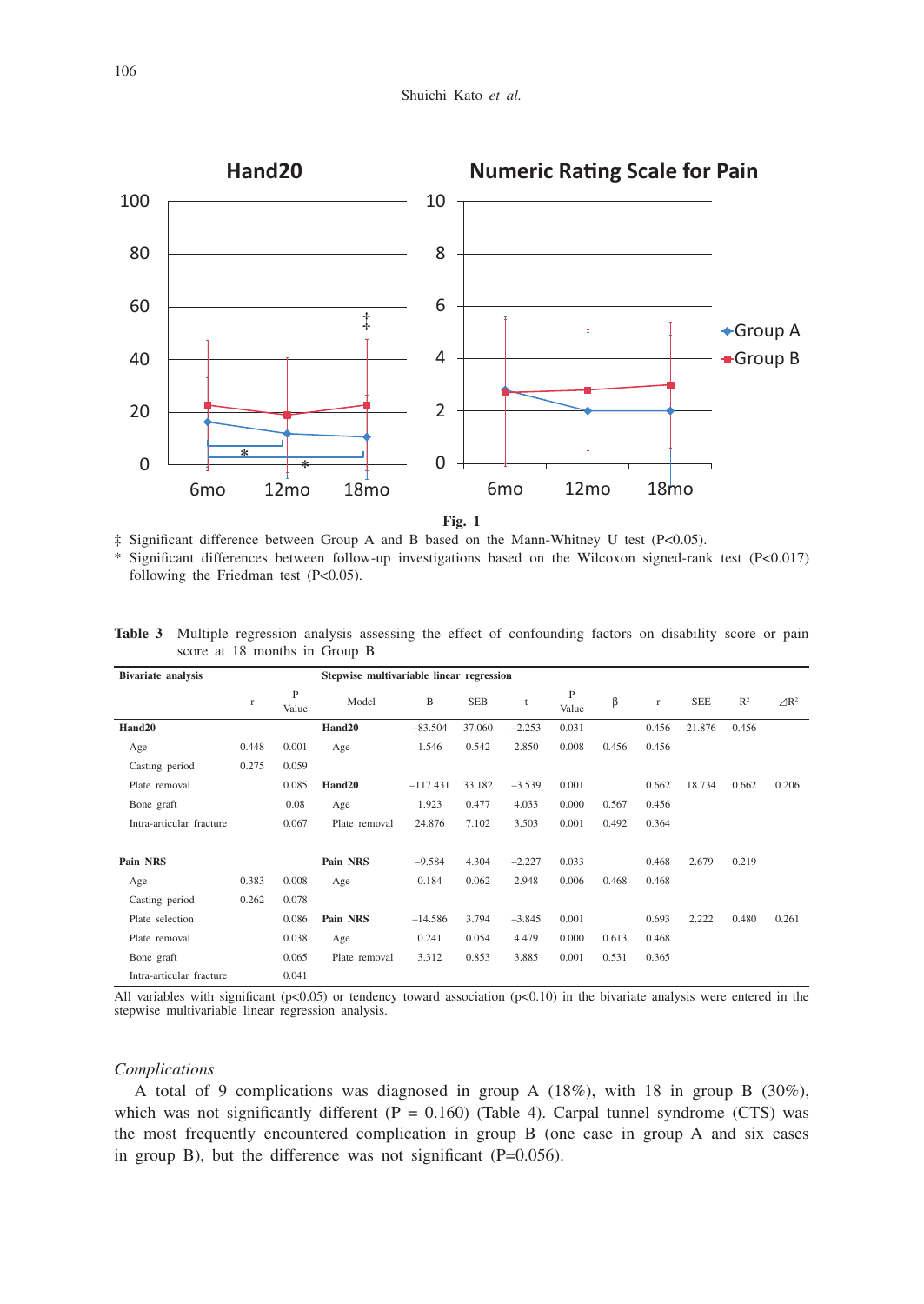#### DISTAL RADIUS FRACTURES IN JAPANESE

|                               | Group A               | Group B                 |
|-------------------------------|-----------------------|-------------------------|
| Neurological                  |                       |                         |
| Median nerve palsy            | 1                     | $\overline{0}$          |
| Carpal tunnel syndrome        | 1                     | 6                       |
| Numbness of radial nerve      | $\Omega$              |                         |
| Numbness of unknown lesion    | $\overline{2}$        | $\mathfrak{D}$          |
| <b>CRPS</b>                   | $\Omega$              | 1                       |
| Tendon                        |                       |                         |
| Trigger finger                | $\Omega$              | 1                       |
| Flexor tendon partial rupture | $\Omega$              | 1                       |
| Extensor tendon rupture       | 1                     | 1                       |
| Infection                     |                       |                         |
| Ulnar pin site                | $\Omega$              | 1                       |
| Wound infection               | 1                     | $\overline{0}$          |
| Others                        |                       |                         |
| Loss of reduction             | 1                     |                         |
| Peri-plate pain               | 1                     | 0                       |
| Wrist swelling                | 1                     | $\overline{2}$          |
| Screw cut out                 | $\Omega$              | 1                       |
|                               | 9 cases of 9 patients | 18 cases of 15 patients |

**Table 4** Complications

DISCUSSION

DRF is one of the most common fractures and accounts for 1/6 of all fractures.<sup>21)</sup> The fracture can occur at any age; however, the epidemiology of DRF changes drastically with age. In older adults, especially women, the fracture more often results from low-energy or moderate trauma, such as falling from a standing height. There is a general notion that the number of osteoporosis-related fractures has been increasing drastically with the progressive aging of the world population.<sup>22)</sup> In the case of DRF in Japan, however, the age-adjusted incidence rate has only increased in women.23) These data indicate that the recent abrupt upsurge in the number of surgeries for DRF may be due to an increase in the number of osteoporotic Japanese women with a high risk of sustaining fractures. In fact, the age distribution of surgically treated patients with DRF shows a clear difference between sexes.<sup>12)</sup> Furthermore, the fracture type was different between the fragility population and the non-fragility population. Taking this background into consideration, a subset of controls was selected from the cohort that is comparable to patients in group B in terms of patient demographics and fracture type to conduct a matched case-control study.

The fact that DRF in the elderly is generally caused by relatively low-energy trauma does not necessarily mean that these fractures are less severe than those in young adults caused by high-energy trauma. According to Clayton, a definite correlation between BMD and the severity of the DRFs exists in the osteoporotic population.<sup>24)</sup> In addition, Dias demonstrated that deterioration of the bony deformity in the healing phase is significantly greater in patients with osteoporosis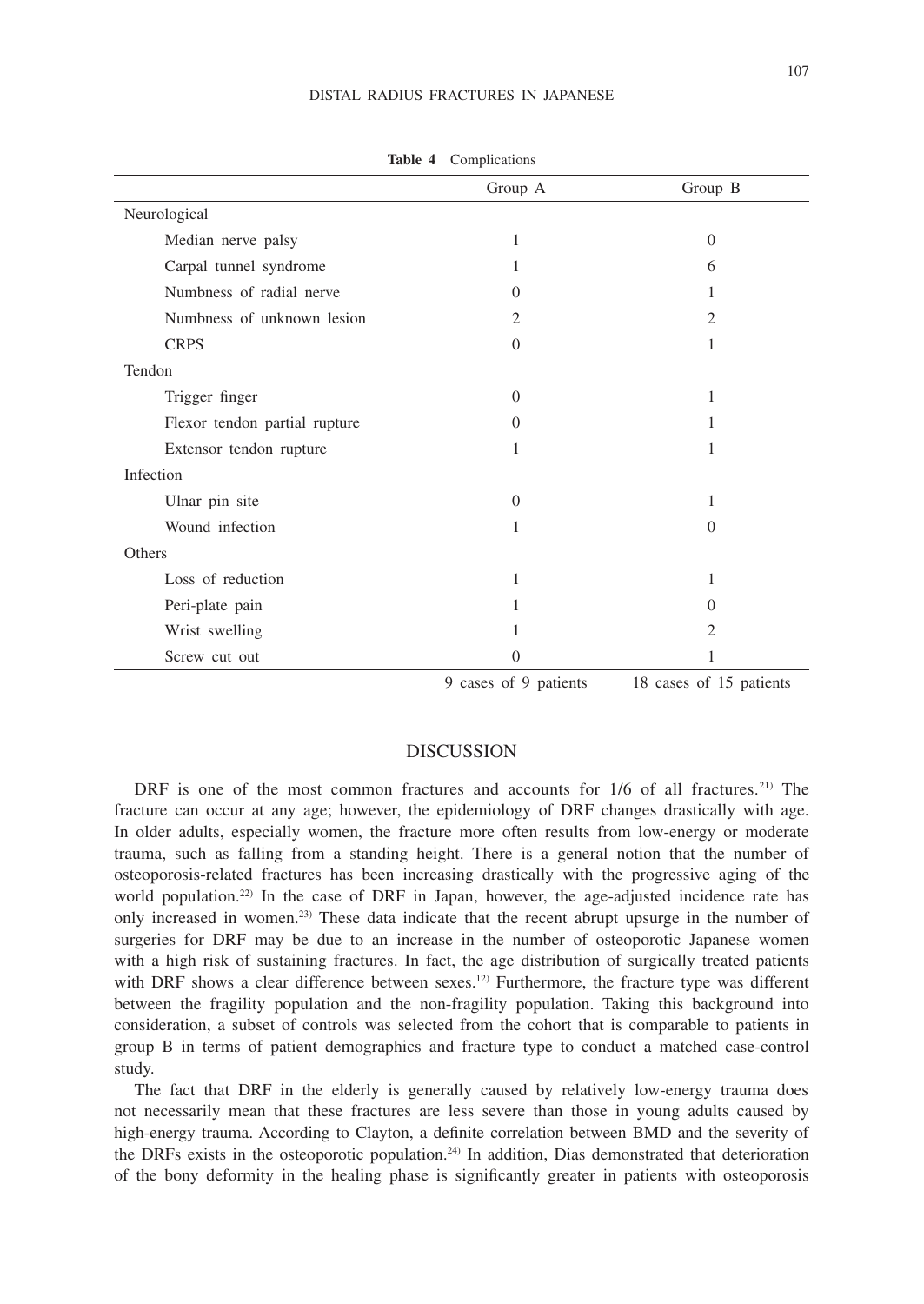#### Shuichi Kato *et al.*

than in those with good bone quality.<sup>25)</sup> Therefore, it seems rational to consider the use of open reduction internal fixation (ORIF) for this particular population. Orbay and Fernandez, who popularized the use of the volar locking plate for DRFs, reported that the volar locking plate can minimize morbidity in the elderly population by successfully handling osteopenic bone, allowing early return of function, providing good final results, and resulting in a low complication rate.<sup>4) iv</sup>

ROM of the wrist and the forearm and grip strength were evaluated in this study as indicators of functional outcome. Still, no significant differences were seen in ROM at the final evaluation. Despite these favorable radiological and functional outcomes, the present data demonstrated a significant difference in serial changes of the disability scores between the two groups. Arora conducted a randomized trial to compare treatment outcomes of volar locking plate fixation for unstable DRFs with that of non-operative treatment in the elderly. They found that, despite significantly better radiological outcomes and grip strength in the volar locking plate group, there were no significant differences between the two treatment groups in terms of active ROM, patient-rated wrist evaluation (PRWE) scores, and disability of the arm, shoulder, and hand (DASH) scores at both 6 and 12 months after surgery.26) Recently, Diaz-Garcia conducted a systematic review to compare outcomes of the following five common techniques for DRF: the volar locking plate system; non-bridging external fixation; bridging external fixation; percutaneous Kirschner wire fixation; and cast immobilization. Significant differences were detected for wrist arc of motion, grip strength, and DASH score, but the observed differences could not be regarded as "clinically significant differences".27) These data, as well as the data from the present study, seem to indicate that, in contrast to young adults for whom there is a high correlation between the anatomical result and the functional outcome,28–30) achieving anatomical reduction does not necessarily translate into better functional and health status in the elderly with a high risk of osteoporosis-related wrist fractures. In the present study, there was a significant deficit in grip strength and disability improvement in the fragility fracture group. Similar results were reported by Chung *et al.*<sup>2, 3)</sup> Moreover, multiple linear regression analysis showed that increasing age was associate with the Hand20 and pain scores in the fragility fracture group in the present study. Considering the fact that both the Hand20 and the DASH used by Chung are well validated, patient-rated, disability assessment tools, we strongly believe that these results have important implications for further advancement of surgical treatment of fragility fractures of the forearm.

Multiple linear regression analysis showed that aging was identified as a variable affecting the Hand20 score in the fragility fracture group in the present study. In the previous study, the Hand20 scores of the nonclinical population tended to be higher in women and older people.<sup>20)</sup> It is well known that basic motor control generally deteriorates with aging.<sup>31)</sup> In addition, previous studies confirmed that the prevalence of musculoskeletal disorders increases with age.<sup>32)</sup> Taking these issues into consideration, the fragility fracture population, especially middle-aged or older women, needs to be informed about prolonged disability with upper extremity disorders when obtaining informed consent.

There were 9 complications in group A and 18 complications in group B, but this difference was not significant. Diaz-Garcia specifically focused on complications and found no significant differences in the rates of all types of complications among the different treatments.<sup>27)</sup> Analysis of their compiled data showed overall rates of minor complications, major complications not requiring surgery, and major complications requiring surgery of  $1\%$ ,  $6\%$ , and  $11\%$ , respectively, for volar locking plate fixation of DRF in the elderly. Though a different classification system was used in the present study, if the complications in the present study were re-classified using their system, the present data appear consistent with their study. However, in the present study,

iv Abbreviations: open reduction internal fixation (ORIF), patient-rated wrist evaluation (PRWE), disability of the arm, shoulder, and hand (DASH)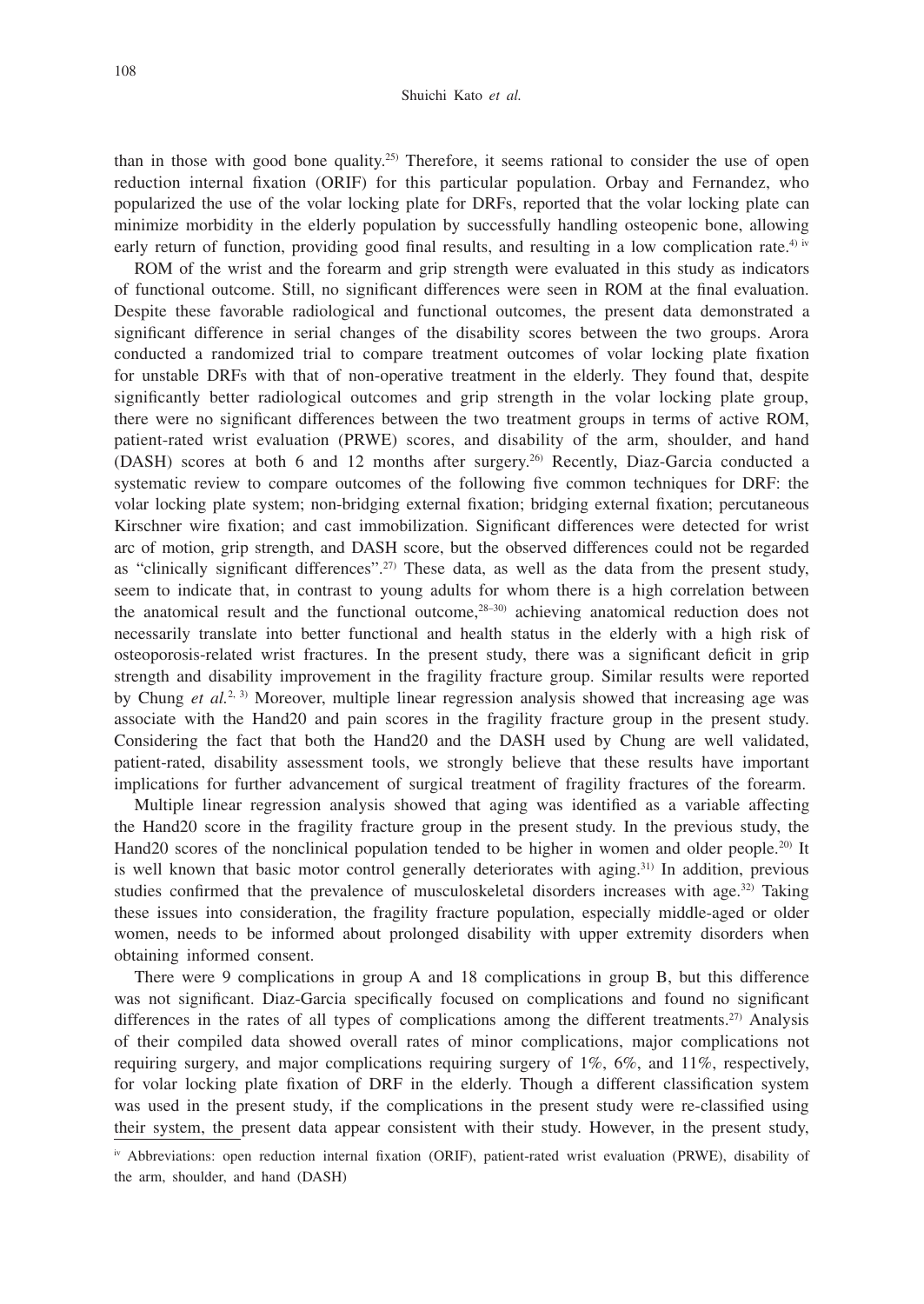12% of the fragility fracture population developed CTS during the follow-up period, while the rate of CTS in Diaz-Garcia's compiled data was less than 3%. The cause of the difference is not clear, but a recent meta-analysis identified the volar approach as a contributing factor to increased incidence of carpal tunnel syndrome. The small hands of Asian elderly women may help explain the difference.<sup>33)</sup> Nakamichi found an inverse relationship between hand size and risk of carpal tunnel syndrome.34) Although the present study could not produce any conclusive evidence on this issue, Itsubo closely analyzed 105 patients who developed CTS after DRFs and reported that elderly women with low-energy DRF have a higher risk of subacute or delayed onset CTS.35) They suggested that pre-existing median nerve dysfunction in the form of prolonged distal motor latency of the median nerve on the uninjured side was a factor in CTS.

The present study had the following limitations. First, it was not possible to specifically clarify what percentages of fragility fractures were represented in each group, because it was not possible to obtain BMD values, especially in the non-fragility population. However, it was decided to define the fragility fracture population as women aged 55 years and older, because the decrease in BMD is compatible with the age group in which DRF increases in women. $14-16$ In fact, with respect to the cause of DRFs, the rate of falling down from standing was 24% in Group A and 82% in Group B in the present study, even though the fracture type was matched (P=0.000). Therefore, this definition appears justified. Second, although plate removal was identified as a variable affecting the final Hand20 score and the NRS score for pain in the fragility fracture group, it was not possible to determine whether the score was potentially worse in the patients with plate removal, or whether second surgical invasion for plate removal itself worsened the score. Despite these limitations, we believe that these results, including the complications, represent useful information for patients, especially elderly women, when determining the treatment options.

In conclusion, this matched case-control study demonstrated that volar locking plate fixation for DRF can provide favorable radiological and functional outcomes for the fragility fracture population to the same extent as it does for non-fragility patients. However, these favorable objective findings do not appear to translate into better subjective outcomes. Multiple linear regression analysis showed that age was the variable affecting the final Hand20 score and the pain NRS score in the fragility fracture population. Therefore, we believe that the fragility fracture population, especially middle-aged or older women, needs to be informed about these issues prior to surgery.

## ACKNOWLEDGMENTS

The authors would like to thank all participants and all members of the Hand Frontier for their year-long dedication to this cohort study.

## DECLARATION OF CONFLICTING INTERESTS

The authors declare that there are no conflicts of interest.

## REFERENCES

1) Cummings SR, Black DM, Rubin SM. Lifetime risks of hip, Colles', or vertebral fracture and coronary heart disease among white postmenopausal women. *Arch Intern Med* 1989; 149: 2445–8.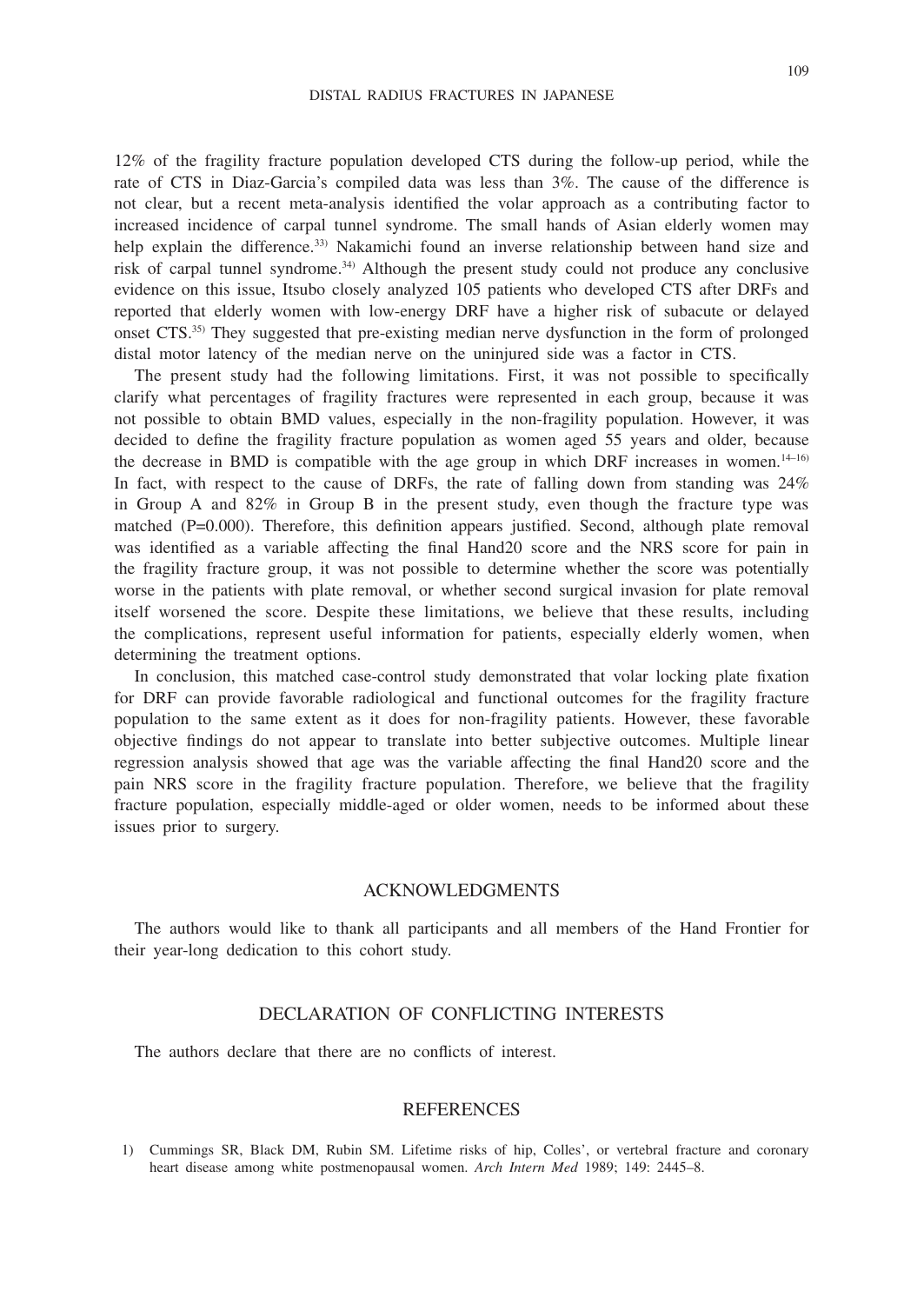#### Shuichi Kato *et al.*

- 2) Chung KC, Shauver MJ, Birkmeyer JD. Trends in the United States in the Treatment of Distal Radial Fractures in the Elderly. *J Bone Joint Surg Am* 2009; 91A: 1868–73.
- 3) Chung KC, Squitieri L, Kim HM. Comparative outcomes study using the volar locking plating system for distal radius fractures in both young adults and adults older than 60 years. *J Hand Surg Am* 2008; 33A: 809–19.
- 4) Orbay JL, Fernandez DL. Volar fixed-angle plate fixation for unstable distal radius fractures in the elderly patient. *J Hand Surg Am* 2004; 29A: 96–102.
- 5) Sobky K, Baldini T, Thomas K, Bach J, Williams A, Wolf JM. Biomechanical comparison of different volar fracture fixation plates for distal radius fractures. *Hand* (N Y) 2008; 3: 96–101.
- 6) Anzarut A, Johnson JA, Rowe BH, Lambert RGW, Blitz S, Majumdar SR. Radiologic and patient-reported functional outcomes in an elderly cohort with conservatively treated distal radius fractures. *J Hand Surg Am* 2004; 29A: 1121–7.
- 7) Beumer A, McQueen MM. Fractures of the distal radius in low-demand elderly patients Closed reduction of no value in 53 of 60 wrists. *Acta Orthop Scand* 2003; 74: 98–100.
- 8) Dayican A, Unal VS, Ozkurt B, Portakal S, Nuhoglu E, Tumoz MA. Conservative treatment in intra-articular fractures of the distal radius: A study on the functional and anatomic outcome in elderly patients. *Yonsei Med J* 2003; 44: 836–40.
- 9) Földhazy Z, Tornkvist H, Elmstedt E, Andersson G, Hagsten B, Ahrengart L. Long-term outcome of nonsurgically treated distal radius fractures. *J Hand Surg Am* 2007; 32A: 1374–84.
- 10) Grewal R, MacDermid JC. The risk of adverse outcomes in extra-articular distal radius fractures is increased with malalignment in patients of all ages but mitigated in older patients. *J Hand Surg Am* 2007; 32A: 962–70.
- 11) Young BT, Rayan GM. Outcome following nonoperative treatment of displaced distal radius fractures in low-demand patients older than 60 years. *J Hand Surg Am* 2000; 25A: 19–28.
- 12) Wilcke MK, Hammarberg H, Adolphson PY. Epidemiology and changed surgical treatment methods for fractures of the distal radius. *Acta Orthop*. 2013; 84(3): 292–6.
- 13) Geusens PP, Lems WF, Verhaar HJ, Leusink G, Goemaere S, Zmierczack H, Compston J. Review and evaluation of the Dutch guidelines for osteoporosis. *J Eval Clin Pract* 2006; 12(5): 539–48.
- 14) Riggs BL, Melton LJ 3rd. Involutional osteoporosis. *N Engl J Med*. 1986; 26; 314(26): 1676–86.
- 15) Lofthus CM, Frihagen F, Meyer HE, Nordsletten MK, Falch JA. Epidemiology of distal forearm fractures in Oslo, Norway. *Osteoporos Int* 2008; 19: 781–6.
- 16) Nellans KW, Kowalski E, Chung KC. The epidemiology of distal radius fractures. *Hand Clin*. 2012; 28: 113–25.
- 17) Kurimoto S, Suzuki M, Yamamoto M, Okui N, Imaeda T, Hirata H. Development and validation of a ten-item questionnaire with explanatory illustrations to assess upper extremity disorders: favorable effect of illustrations in the item reduction process. *J Orthop Sci* 2011; 16: 737–44.
- 18) Kurimoto S, Yamamoto M, Shinohara T, Tatebe M, Katsuyuki I, Hirata H. Favorable effects of explanatory illustrations attached to a self-administered questionnaire for upper extremity disorders. *Qual Life Res* 2013; 22: 1145–9.
- 19) Suzuki M, Kurimoto S, Shinohara T, Tatebe M, Imaeda T, Hirata H. Development and validation of an illustrated questionnaire to evaluate disabilities of the upper limb. *J Bone Joint Surg Br* 2010; 92B: 963–9.
- 20) Onishi T, Kurimoto S, Suzuki M, Imaeda T, Hirata H. Work-related musculoskeletal disorders in the upper extremity among the staff of a Japanese university hospital. *Int Arch Occup Environ Health* 2013 Jul.
- 21) Jupiter JB. Fractures of the distal end of the radius. *J Bone Joint Surg Am* 1991; 73A: 461–9.
- 22) Dontas IA, Yiannakopoulos CK. Risk factors and prevention of osteoporosis-related fractures. *J Musculoskelet Neuronal Interact* 2007; 7: 268–72.
- 23) Hagino H, Yamamoto K, Ohshiro H, Nakamura T, Kishimoto H, Nose T. Changing incidence of hip, distal radius, and proximal humerus fractures in Tottori prefecture, *Japan. Bone* 1999; 24: 265–70.
- 24) Clayton RAE, Gaston MS, Ralston SH, Court-Brown CM, McQueen MM. Association Between Decreased Bone Mineral Density and Severity of Distal Radial Fractures. J *Bone Joint Surg Am* 2009; 91A: 613–9.
- 25) Dias JJ, Wray CC, Jones JM. The radiological deformity of Colles' fractures. *Injury* 1987; 18: 304–8.
- 26) Arora R, Gabl M, Gschwentner M, Denil C, Krappinger D, Lutz M. A Comparative Study of Clinical and Radiologic Outcomes of Unstable Colles Type Distal Radius Fractures in Patients Older Than 70 Years: Nonoperative Treatment Versus Volar Locking Plating. *J Orthop Trauma* 2009; 23: 237–42.
- 27) Diaz-Garcia RJ, Oda T, Shauver MJ, Chung KC. A Systematic Review of Outcomes and Complications of Treating Unstable Distal Radius Fractures in the Elderly. *J Hand Surg Am* 2011; 36A: 824–35.
- 28) McQueen M, Caspers J. Colles fracture: does the anatomical result affect the final function? *J Bone Joint*